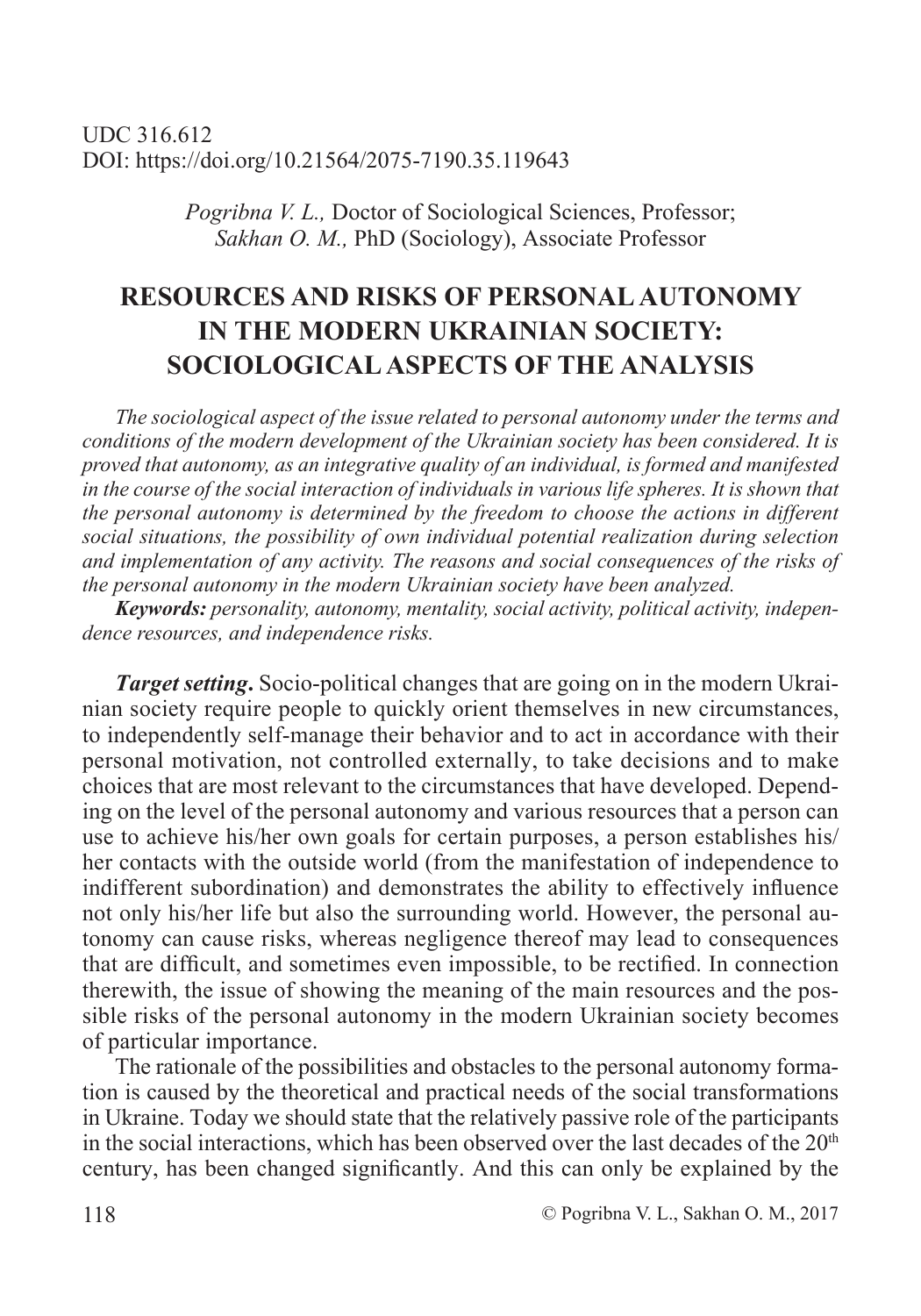process of building of democratic institutions of the society (all the more so as there are opposite tendencies) or the growing role of the subjective factor is clearly not enough. It is a qualitatively new phenomenon – an access to the social arena for a large number of self-acting individuals. A person becomes not only a formal agent (according to P. Shtompka) of the historical process but also gets the opportunity to influence various aspects of his/her own life in the economic, social, political, and spiritual spheres of being. His/her potential is changing substantially because it is based on the ability to effectively influence the surrounding world and himself/ herself. In this case, the researcher has a number of issues that require immediate resolution. The most important among them are as follows. Firstly, in what way is this potential formed and realized? Is it in demand in modern Ukraine? Secondly, does the increase in individual autonomy increases his/her freedom, especially when it affects the interests of those who already own property, power and other instruments of influence? Thirdly, what are the prospects and consequences of the development of the mass independence for a person and society as a whole? How is the tendency of the personal autonomy growth consistent with a need in the social partnership system development? Or is it, maybe, just an illusion of partnership, which only hides the change in the nature of social communications? Thus, the issue related to the determination of the resources and risks of the individual autonomy in the modern Ukrainian society is actualized.

*The analysis of the recent studies and publications* certifies the fact that certain aspects of the issue under study have already been in the scientific interest of Ukrainian and foreign scientists. The issue of the individual autonomy is most highlighted in the psycho-pedagogical studies of G. O. Ball, F. Benson, H. M. Hodina, Yu. M. Dmytrieva, M. I. Makhmutov, P. I. Podkasysty, A. H. Khrypkova (essence, nature and structure of independence, the ratio of its components); P. K. Anokhin, S. Yu. Golovin, O. H. Kovaliov, H. S. Kostiuk, O. V. Petrovsky, D. A. Tsyrinh, Z. I. Shylkunova, V. Ya. Yablonko (various properties and personal features); R. S. Bure, Z. V. Yelisyeyeva, K. P. Kuzovkova, M. V. Krulekht, A. A. Liublinska, S. A. Marutian, N. Ya. Mykhailenko, S. L. Rubinstein, V. O. Sukhomlynsky, K. D. Ushynsky (stages, conditions and methods of independence development); Z. V. Halazhynsky, E. Ya. Golant, L. H. Dyka, A. L. Zhuravliev, L. A. Korostyliev, A. B. Kupreichenko, V. I. Morosanova, H. S. Pryhin (various phenomena of the personality autonomy, among which, for example, self-regulation, self-affirmation, self-realization, etc.) and others. However, a few sociological studies of this issue (Yu. I. Giller, M. Kon, P. Shtomka) [1-3] are limited to the consideration of the phenomenon of autonomy in combination with other personal features, leaving the issue of resources and risks without due attention, that causes new scientific research.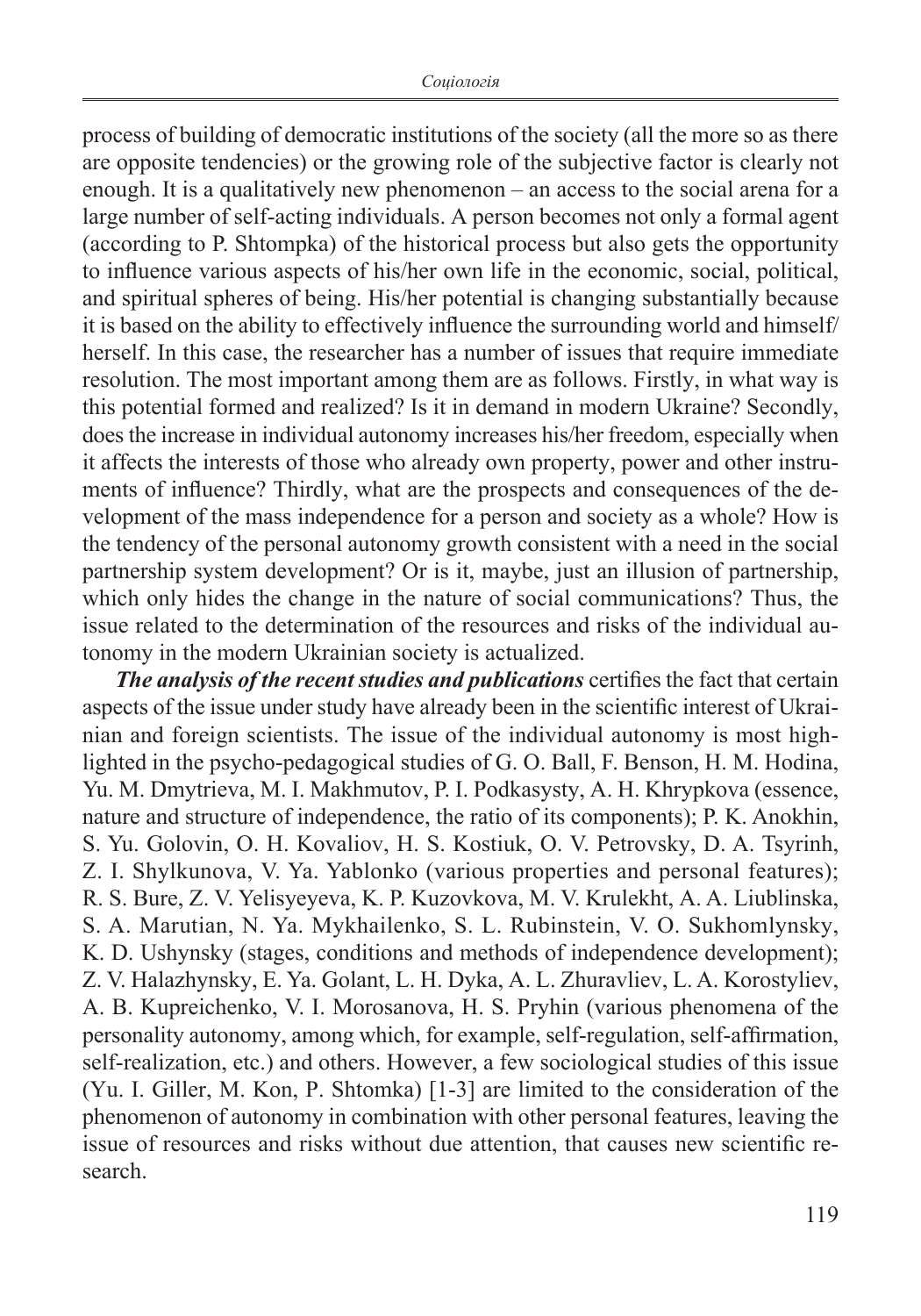The *purpose of the article* is to identify the resources and to determine the ways to reduce the risks of personal autonomy in the modern socio-political space of Ukraine in the context of the sociological science.

*Statement of basic materials***.** *Independence* (in psychology – internality) is one of the most important volitional powers of an individual that is formed in the process of his/her socialization and reaches a certain level of development during education and upbringing and individual implementation of various activities. In fact, it is the development of *self-being* (according to J. Mid), the disclosure of the individual's human potential. Independence is manifested in the *active position of the individual* in relation to the realization of the set goal, in the ability to act regardless of any external influence, to rely on own forces, views and beliefs, taking into account the position and experience of other persons, and to be responsible for their own actions and consequences thereof.

Internal qualities of a person, his/her knowledge, skills and abilities, psychological characteristics, attitude to the process of activity, results and conditions of its implementation, in conjunction with the external living conditions (socio-political, economic, spiritual and cultural, etc.) and the nature of social relations, which are caused by the historical types of the relationship between a person and the social space, determine the *degree of autonomy* and *resource potential* of the individual.

During satisfaction of the needs, implementation of the interests and values of the individual there may be the *risks* of its independence. This, among other things, relates to the level of freedom and socio-legal protection of human rights in a concrete historical social system, the dependence of psychological characteristics of a person on the parameters of the socio-stratified and socio-class structure of society and the ability to use its resources (economic, material, human, social, organizational, political, moral, spiritual, cultural, informational, etc.) to support their actions and activities when achieving the goals.

Long-term being of the Ukrainian population under the terms and conditions of permanent opposition of political forces, high level of corruption and selective justice, unemployment, depreciation of the monetary unit, rapid change in the priorities of life, as well as violent events of recent years (Revolution of Dignity 2013-2014, Russian armed aggression against Ukraine, annexation of the Crimea, etc.) contributed to the fact that the paternalistic mood of the Ukrainian society began to yield to an active civic position. Thus, the level of independence in the consciousness and actions of Ukrainians has started to increase actively.

The rethinking of the today realities by the citizens of our country, the understanding of the essence of the processes taking place in the society, the desire to have confidence in the future and the real protection of their rights and freedoms,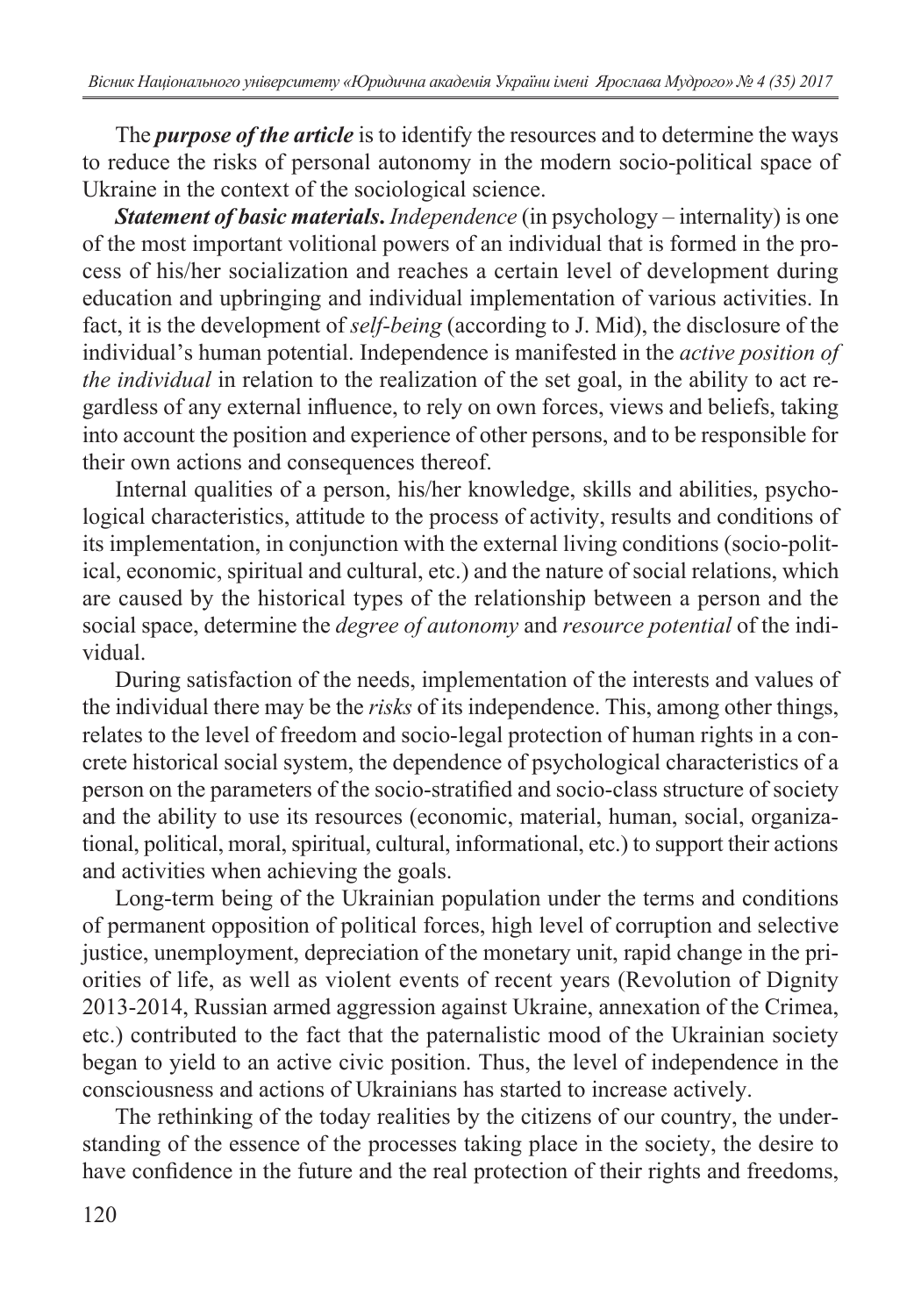the desire to accelerate the implementation of the European standards in all spheres of public life have encouraged a significant part of the Ukrainian society to have a sense of responsibility for their country, readiness to take an active part in democratic transformations, the process of the state reformation and the development of civil society institutions, protection those interests of fellow citizens, attempts to find their *own ways to take part in the social and political life* and relations with the authorities.

On the socio-political arena there were subjects of new types – born and upbrought under the terms and conditions of an independent Ukrainian state that are not burdened with authoritarian and conservative views, are confident in their forces, whose activity determines the directions of development of all spheres of the public life [4, p. 152]. People's awareness of the community of their interests with the interests of those social and political groups to which they belong due to objective and subjective factors, a civil status of the subject, endowed with rights, freedoms, and opportunities to influence the power formed the motivation of the *active inclusion of a person in the political sphere of life* of the modern Ukrainian society, manifestation of autonomy and initiative of the individual. The revival of the values of freedom, dignity, and patriotism, liberation of creative potential and civic activity in the socio-political space of Ukraine contributed to the fact that people had a belief "in their own ability to assume the responsibility for their actions, as well as the fact that the society has a form of government that enables the expression of independence" [5, p. 56].

Today you can state that democracy has become an essential feature of the modern Ukrainian *mentality* and a condition for the self-realization of separate individuals and social groups. People have started to sympathize more and help each other, to overcome indifference, and to direct their efforts in support of the front, restoration of the Ukrainian army, and formation of new institutions of the civil society [6, p. 360].

Sociologists have put the following question in the questionnaire throughout the years: "Are you proud of your country?" That said, most respondents did not usually conceal their skepticism: what to be proud of – worldview amorphous, traditional "it is no business of mine"? Now everything has changed. Nowadays there is an increase in the dignity of the people, a focus on self-realization and autonomy, which increases self-assurance of Ukrainians, helps to find support due to the traditional and new values and internal unity with other people. According to Anatoliy Ruchka, the chief researcher of the Institute of Sociology of the National Academy of Sciences of Ukraine, the phenomenon of *creative individualism* is connected with the positive self-realization and independence. He considers the creative individualism as a citizen's responsibility for himself/herself, his/her fam-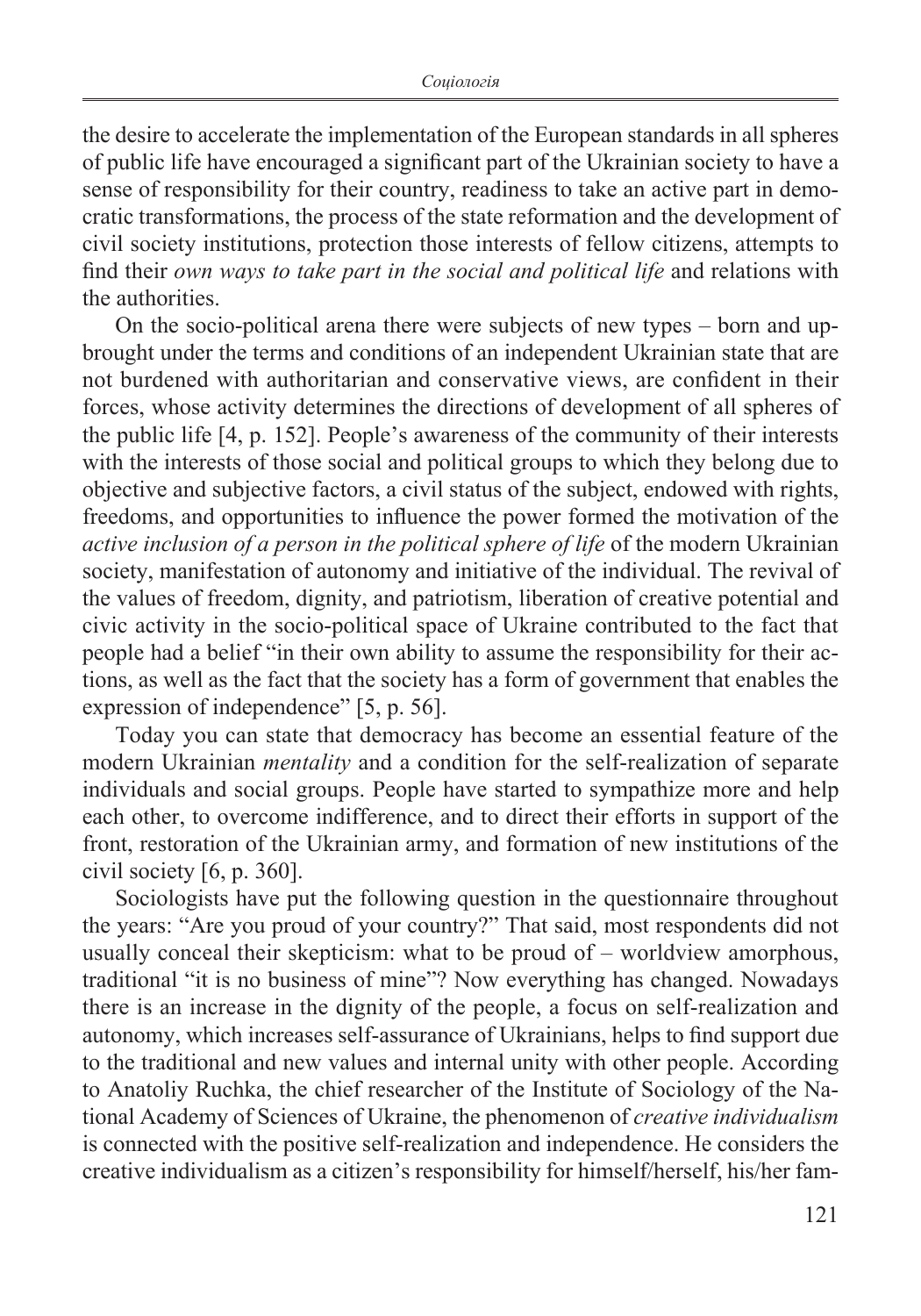ily, his/her own life-making, and awareness of the value of his/her personality. Uniting in extreme conditions, Ukrainians demonstrate creative self-realization, defending the public interests of everyone in their place, forming a civil society from a number of civil initiatives. Accordingly, the level of solidarity of the society increases [7]. This means that during the extraordinary events, the mentality of our citizens is subject to a certain value metamorphosis, connected, first of all, with the marked increase in the importance of not only patriotism and democracy, but also creative individualism and cultural competence, which form the basis of the personal mental autonomy [8].

Mental autonomy is an indicator of the level of human claims and assessment of the degree of his/her individual control over the characteristics of life-sustaining activity, relative autonomy and impact on the surrounding world. If we consider the mechanism of behavior regulation either as a hierarchical or as a coordinated dispositional system, this characteristic is not just the dominant value orientation of a person, but the «prism», which integrates the integrity in the consciousness of society. This prism determines for a person his/her social status and role in the society, as well as his/her attitude towards himself/herself. One can agree with Yu. Giller that «... mental autonomy forms the direction of activity for a person and the degree of freedom in his/her choice determines where (within or outside the person) the dominant source of this activity is. Thus, the consent of the active participants of social relations to the established interaction provides for their consent to the limits of their activity (freedom) and the sources that determine these limits. This agreement forms the basis for the general meaning of the social interaction» [1, p. 88].

It should be noted that the content of the very mental characteristics of both independent and non-independent personality regulates his/her behavior in specific situations. The analysis of the specifics of communal (Gemeinschaft) public (Gesellschaft) relations, conducted by F. Tionsis, is very illustrative here [9]. In a traditional society based on community relations, the main social regulator of relations between people is the traditional social norms, which in consciousness are reflected in the form of uncritical behavioral arrangement – the absolute willingness to adhere to these norms in their own behavior with the minimal independence of choice. In the modern society, where social relations dominate, compliance with the rules and regulations is almost always associated with the process of the internal choice, which is ensured by the presence of a certain rational justification of the corresponding decision, that is, a high degree of the personal autonomy.

Based on the mental characteristics, direction and nature of manifestations of activity in the society, an internal attitude of a person to the principles of social interaction and its subjective assessment are formed. This thesis, in our opinion, is extremely important for the analysis of the resources of an independent person, as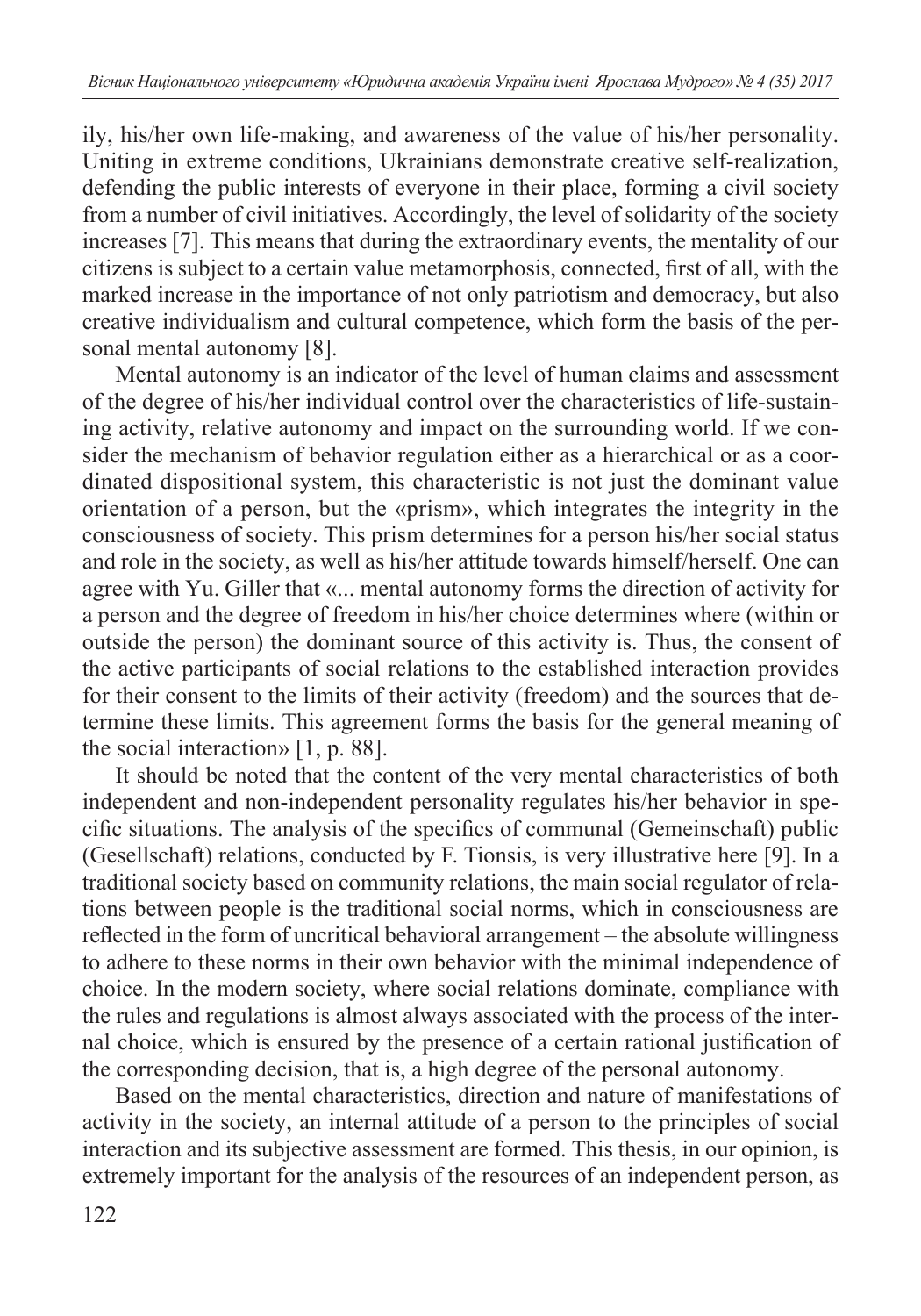a *mental resource*, of course, serves as a source of the personal autonomy formation and development, because it activates social reserves for solving the strategic tasks of the society.

Under the terms and conditions of differentiation of social status, the issue of subjective attitude to social inequality and social domination is directly related to the problem of social justice. The basis for assessing the social domination as fair or unfair is the character of the mentality of the interacting people and, above all, their perceptions of the origin of the system of social relations that have developed and the possibilities for its change. Z. Baumann, referring to the research of B. Moore Jr., states: «... in only a few cases, the suffering that fell on the people's share was perceived as unfair and caused protests. Usually, only "excessive" suffering, that is, more severe than those that have been experienced in the past, are perceived as "unfair» [10, p. 36]. This means that the habit, the tradition of the rules, regulating the relations in certain social situations, the lack of variability in their implementation, do not put into doubt the justice of the members of the society. Accordingly, attitudes, formed on this basis, have the nature of uncritical automatic behavioral readiness of a person to perform them, that is, they produce inertness of the personality. An independent person acts in a different way: «The practice of people's coming to Euromaidan has shown that the energy of self-organization of Ukrainian citizens has a great potential for consolidation around socially significant problems» [11, p. 8], and, therefore, mobilizes the external resource of the autonomy.

In addition to the *external* resource – mental – you can determine the number of *internal resources,* which can be used by a person to consciously influence the situation, namely:

– psychophysiological (physical strength, psychological qualities);

– intellectual (abilities, type of thinking);

– acquired during education and various social practices (knowledge, abilities, and skills).

Behavior that does not rely on these resources is passive and is usually ineffective. As K. Abulkhanovа states, characterizing the social behavior of a person, «no deep knowledge of motivation and will, cannot help the psychologist to understand the reasons for weakness and passivity, if he/she does not take into account the pessimistic attitude of the individual to life» [12, p. 43]. And then: «The subject of activity is a synthesis of personal features and ways of being engaged in the activities and requirements of activity to an individual. This synthesis is executed in the form of tasks in which the subject can transform not only its own personal and psychological resources, but also the conditions and requirements to activities themselves» [12, p. 45]. Thus, we can assume that the *level of the personal autonomy* is the degree of implementation of his/her subject potential.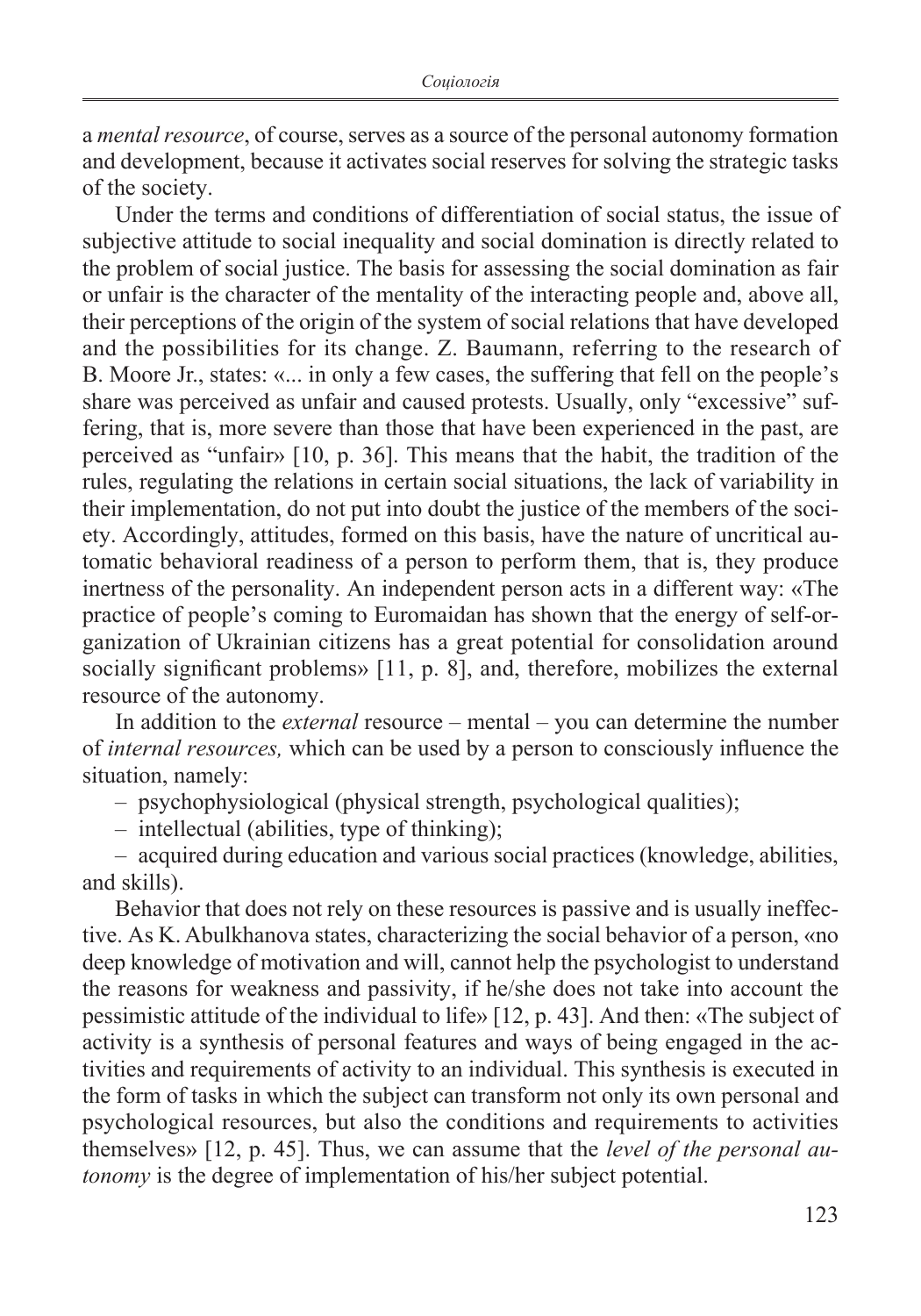The conditions that ensure a possibility of the individual autonomy development is his/her relative independence, that is, freedom from absolute subjugation to the situation, and the availability of the resource potential of the situation.

Relative independence of an individual is determined by the freedom to choose actions in different social situations, and, therefore, a person's possibility of his/ her individual potential realization during selection and implementation of the activities. Resource potential of the situation indicates his/her ability to provide a person with the material, social, political, cultural resources, which enable the person to actively influence the social processes in the society. At the same time, the importance of social resources and resource use (according to P. Bourdieu) should be emphasized – as a recognition of the special importance of those attributes of subjects (actors, agents) in the society that allow them to establish their "rules of the game" in the system of social relations.

The analysis of the basic levels of human autonomy, conducted by Russian sociologist Yu. Giller, is quite interesting in this sense. He allocates three such levels. The researcher relates the first level to situations where human attempts to carry out independent activities can cause life risks, and the stability of social relations is based on unconditional conscious or unconscious readiness of people to exchange the possible freedom for life. It is a biological autonomy.

The second level of autonomy, according to Yu. Giller, no longer correlates with direct threats to life, but is produced by situations of social coercion, when the stability of social relations is based on the readiness of people to deliberately exchange the freedom of choice of the type of desired activity to satisfy a set of standard needs. This is the autonomy of guaranteed life-sustaining activity (satisfaction of all standard needs of stable operation).

The Russian sociologist presents the third level of autonomy of the personality as that one providing for consideration of the requirements of the regulation, that is, compliance with certain characteristics of its chosen activities is limited only by a need to reconcile own interests with the interests of other social actors. The stability of social relations, in this case, is based on the readiness of a person to meet the regulation requirements. This is autonomy of self-realization of a person. It is the third level of autonomy, of course, that he considers as the basis for the formation of an independent person [1, p. 45–48].

However, the last thesis of Yu. Giller raises quite reasonable questions – if the autonomy entitles a person to act at his/her own discretion, does that mean that it is possible to fail to fulfill any requirements or to refrain from active efforts at all? Moreover, can such a manifestation of autonomy be considered as the foundation of individuality? And finally, if so, what are the social consequences of an individual's identity? We believe that the answers to these questions center on the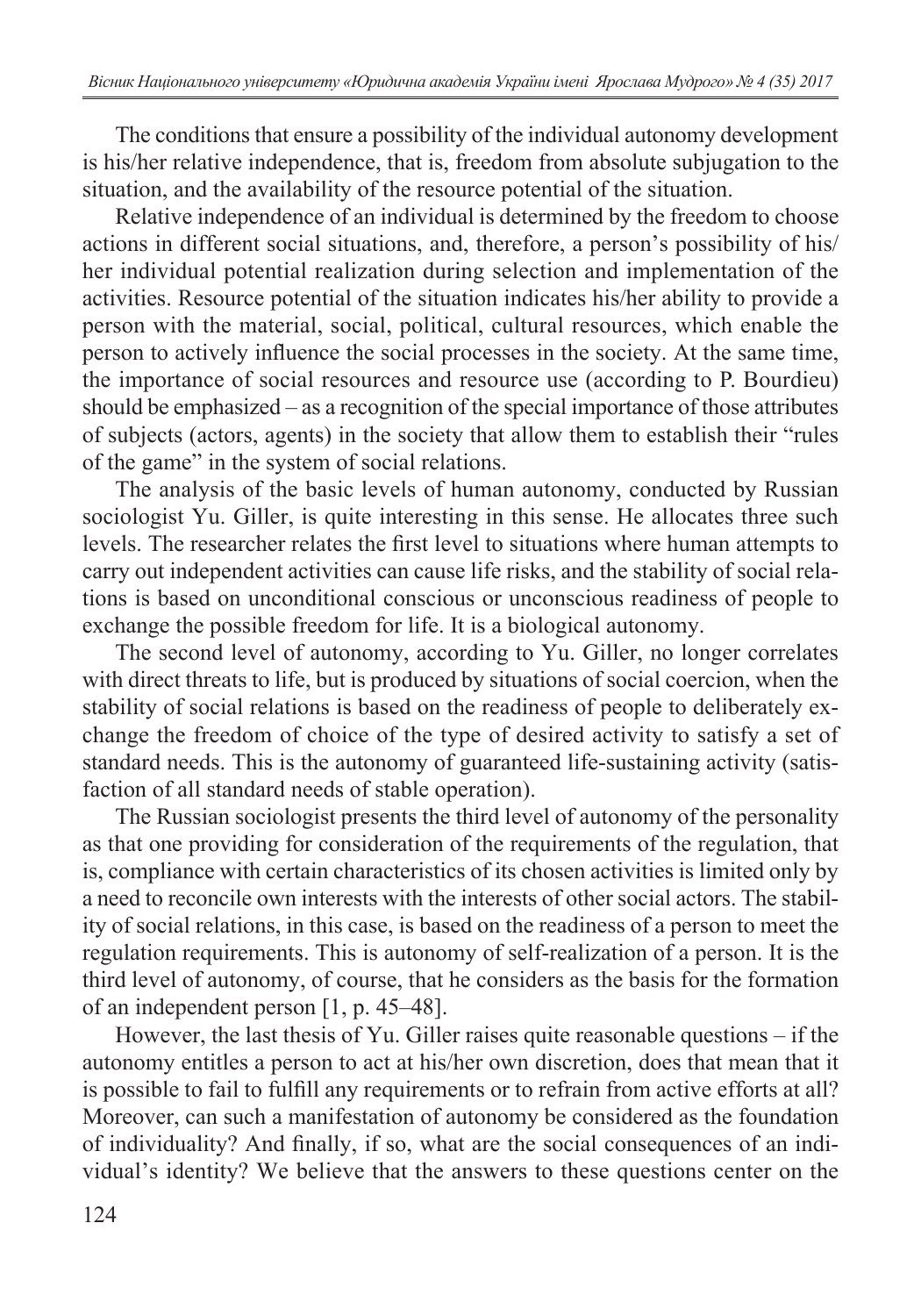analysis of the phenomenon of individual self-identity through the prism of the risks that it creates.

As we know, the development of *human activity*, first of all, is aimed at maximizing own self-realization. However, the nature of this desire is largely determined by the characteristics of the culture of the society in which a person is. At the same time, the desirable self-realization is manifested, in general, not in the fact that the person realizes himself/herself in the same degree in the entire set of social relations, in all spheres of activity, but in the fact that the dominant activity captures a person as a whole. How does the «plunge» of a person into a dominant activity take place? Z. Bauman believes that in the modern society, under the terms and conditions of the pressure of mass culture imposed by the mass media, this activity is not the result of an independent choice of a person, but manifests itself in the choice of one of the socially representative forms proposed for a person by standard examples of the culture of the society [10, p. 108–109]. Therefore, guided by the characteristics of the culture of the society and the related mentality, value orientations and attitudes, as well as the level of its own activity, a person in pursuance of self-realization and independence will not always try to change the social "for him/ her". As it can be determined there are several reasons for the latter (personal unwillingness to actively protest actions, a lack of resources for this, the nature of personal qualities, etc.), but a special role plays the reason that demonstrates the connection between the individual's individuality and the *social risks* that follow there from.

The risk for an active self-employed individual is associated by most people not only with the process of struggle for changing the situation in the society but also with the possible negative consequences of such a change for the person himself/herself. First of all, it is a fear of raising the level of responsibility for their own actions, when a person begins to realize himself/herself as an active social actor. Such fears lead to the emergence and spread of such a specific phenomenon in the society as a *strategy of adaptive activity* (according to Yu. Hiller). In this strategy, the risks of autonomy are valued by humans higher than the preferences that result from its development, and, accordingly, restrict autonomy.

The social counterweight for this strategy is a strategy based on the assurance of the individual and social significance of self-sufficiency and the corresponding social activity, intolerance to the adaptive position. In the postmodern society, this behavior is formed as a reaction to the attempts of the state to appropriate the most influential role in the life of the society, the desire to put the burden of the society on the shoulders of citizens without providing any resources, necessary for their solution, the ever-increasing volatility and dis-functionality of a large number of social institutions, including political ones. But at the same time, there is a risk of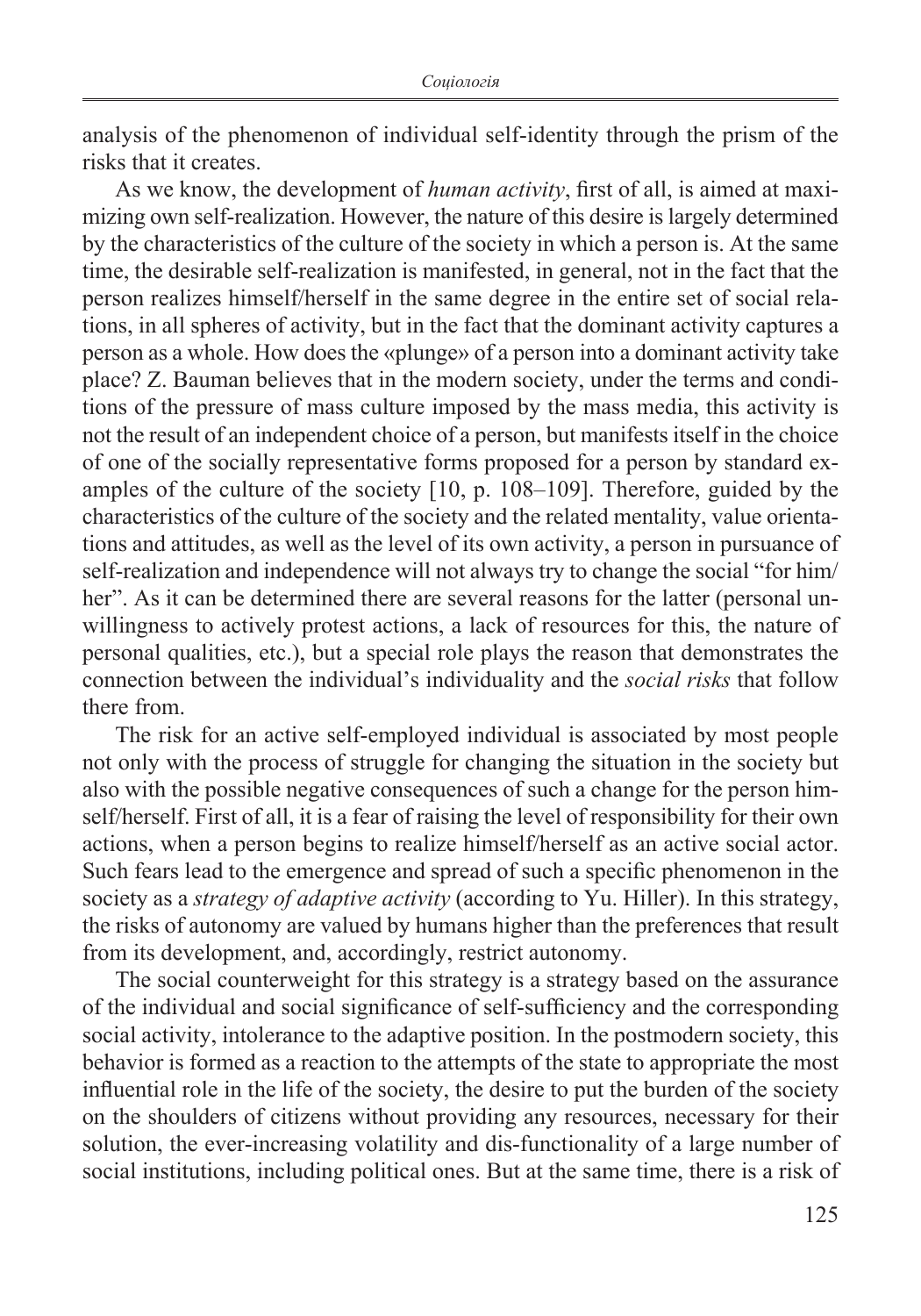inhibition of the rational component of the social activity, the emergence of irrational aggression as a reaction to its own powerlessness. Under such conditions, the role of random factors of an impact on human behavior increases, which, in accordance with the effect of synergy, increases the risks of individual autonomy. However, we do not see the meaning of exaggerating the significance of these factors for the independence of the individual, because they affect the choice of the strategy of activity rather than the lack/availability of the autonomy.

There is another risk of personal autonomy, which we propose to define as a «risk of social memory». This risk is of particular importance in transitional or mobilized (by Yu. Levada), societies, and hence, in Ukraine. Up to date, a significant number of Ukrainians feel phantom belonging to the former USSR, and «Soviet» continues to affect their social well-being and behavior. These are mainly elder and elderly people, among whom there are many representatives of all branches of the state power, all of whom used to live under the conditions of a totalitarian political regime, who categorically dislike the socio-political changes taking place in the country, seek to preserve the already established ones, habitual and understandable for having a vague hope for "objective" positive changes in the future, while waiting for the authorities to solve their own problems. Due to the nostalgia for the past, they do not feel like a representative of the new community – the Ukrainian people that leads to the increase in the *mental confrontation of citizens* and to the postponement of consolidation processes in the Ukrainian society. Playing the role of passive, apolitical or indifferent to politics individuals who, at best, in a neutral way, and at worst, disrespect power and politics, these citizens stand in the way of any democratic change in the society, inhibiting the processes of stimulating the responsibility of politicians and exposing the most active participants in the political process to risk (for example, the loss of public loyalty to their methods of work and the constant overcoming of the situation of general unpreparedness of the population to modernize the society, instead of the focus on solving the pressing issues of social importance, etc.).

A testing ground for individual autonomy is its involvement in the political life of the society. Depending on the political status of the subject in the political system and its role in the political process, the level of individual autonomy and the amount of resources that it can use to influence the authorities and the course of political events, achievement of the socially meaningful goals through the external (behavioral) level of political activity, shall be determined. Under the today's conditions of democratization of the society and modernization of power, the integration of Ukraine into the European space, independence of the individual manifests through a wide range of political activity, which is realized in various forms of political behavior, political participation and political activity.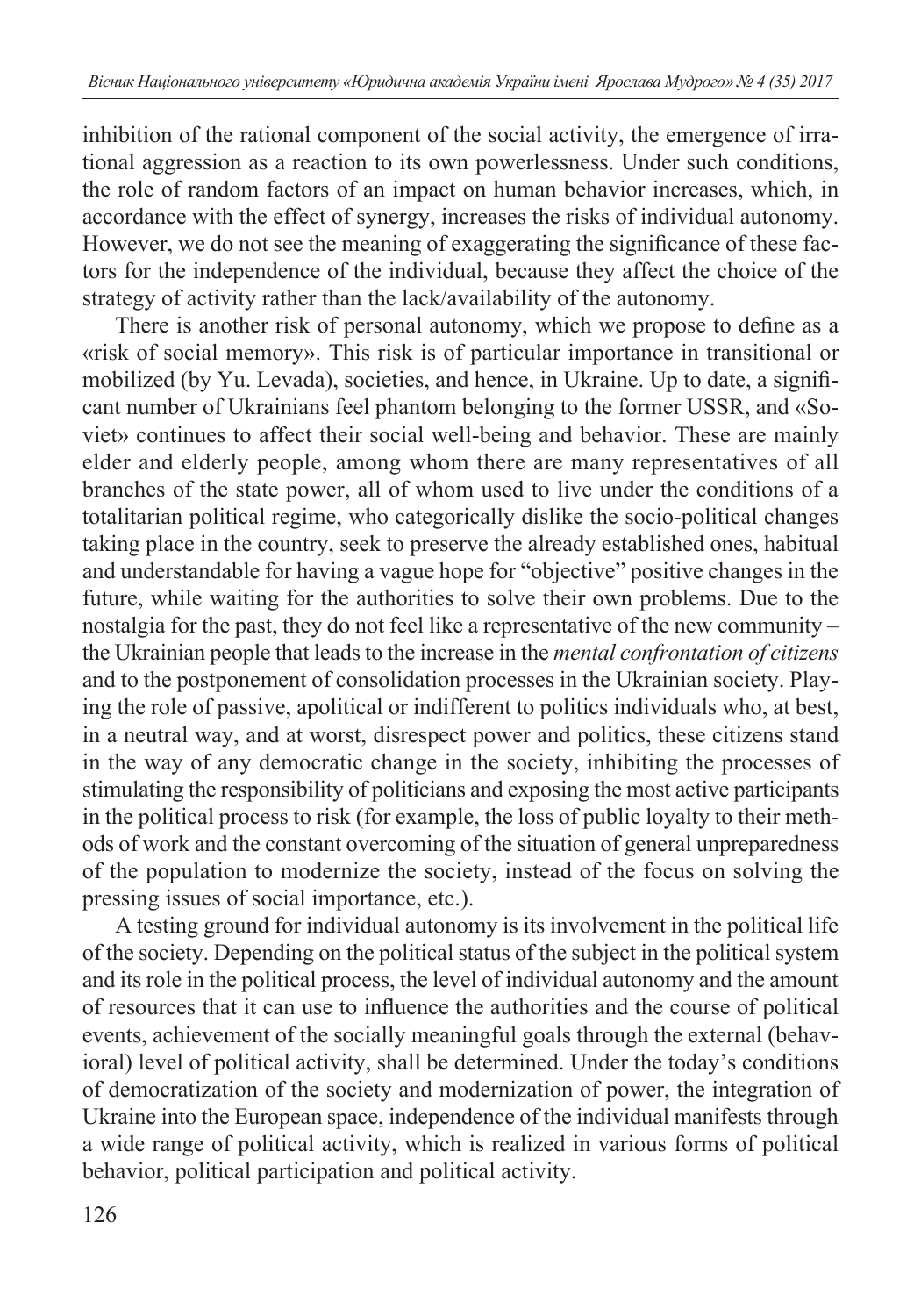Among the *resources*, used by a person to take part in the political sphere of the society, there are «*resources of a citizen* (knowledge, time, money) and socialization of a person through participation in the structures of the civil society» [13, p. 27]. Its education and profession, political knowledge, values and ideals, the level of political culture, competence, self-confidence, positive mood, authority, teamwork, willingness to cooperate, tolerance, responsibility, ability to meet a challenge, emotional stability, readiness for change, etc. are important for the fulfillment of the functions relevant to the political status of the subject. If these qualities of an individual are not developed or filled with conflict-related or even destructive content, there may be risks of his/her independence. This happened with N. Savchenko, who, on a huge loan of trust and support on the part of the society and government, has become a big politician (she became a deputy of the Verkhovna Rada and a PACE delegate), but very quickly lost her credibility and all allies due to inexperience, political incompetence, low level culture, including political, irresponsibility and self-confidence. A number of inadequate statements and ridiculous actions, performed by N. Savchenko as a deputy of the Ukrainian parliament, which disoriented the international community, have led to discrediting this person as a national heroine and to the devaluation of her image.

Political rights and freedoms that allow a citizen to influence the political life of the country are provided with *legal resources of the state*: state-legal institutes, rules and procedures that form the basis for a legal democratic state. The personal autonomy in the political sphere of the society's life is based on the trust and support of *«strong communities*", capable of solving complex problems based on a common vision, a sense of belonging and a positive attitude, recognition of the value of diversity and the development of networks of interaction» [12, p. 21], which together with the new political institutions and procedures and civil society form the *structural resources of the society*.

The personal autonomy has been manifested in the voluntary activity of the community, aimed at helping people in a unique *volunteer movement*, institutional units of civil society, which is a selfless (in most cases anonymous), which have arisen as a response to the call of the society for assistance in the development of the events of 2013-2014. The most active citizens formed a network of voluntary associations and organizations for solving the strategic issues for the development of the Ukrainian society, proving the ability of Ukrainians to self-organize and to oblige different political forces to reckon with public opinion. This structural resource of the society has become not only a significant element of the civil society, but also revealed the best qualities of the individual, based on which people can avoid the risks of independence, namely: knowledge, competence and professionalism, purposefulness, responsibility and self-discipline, humanity, justice, tolerance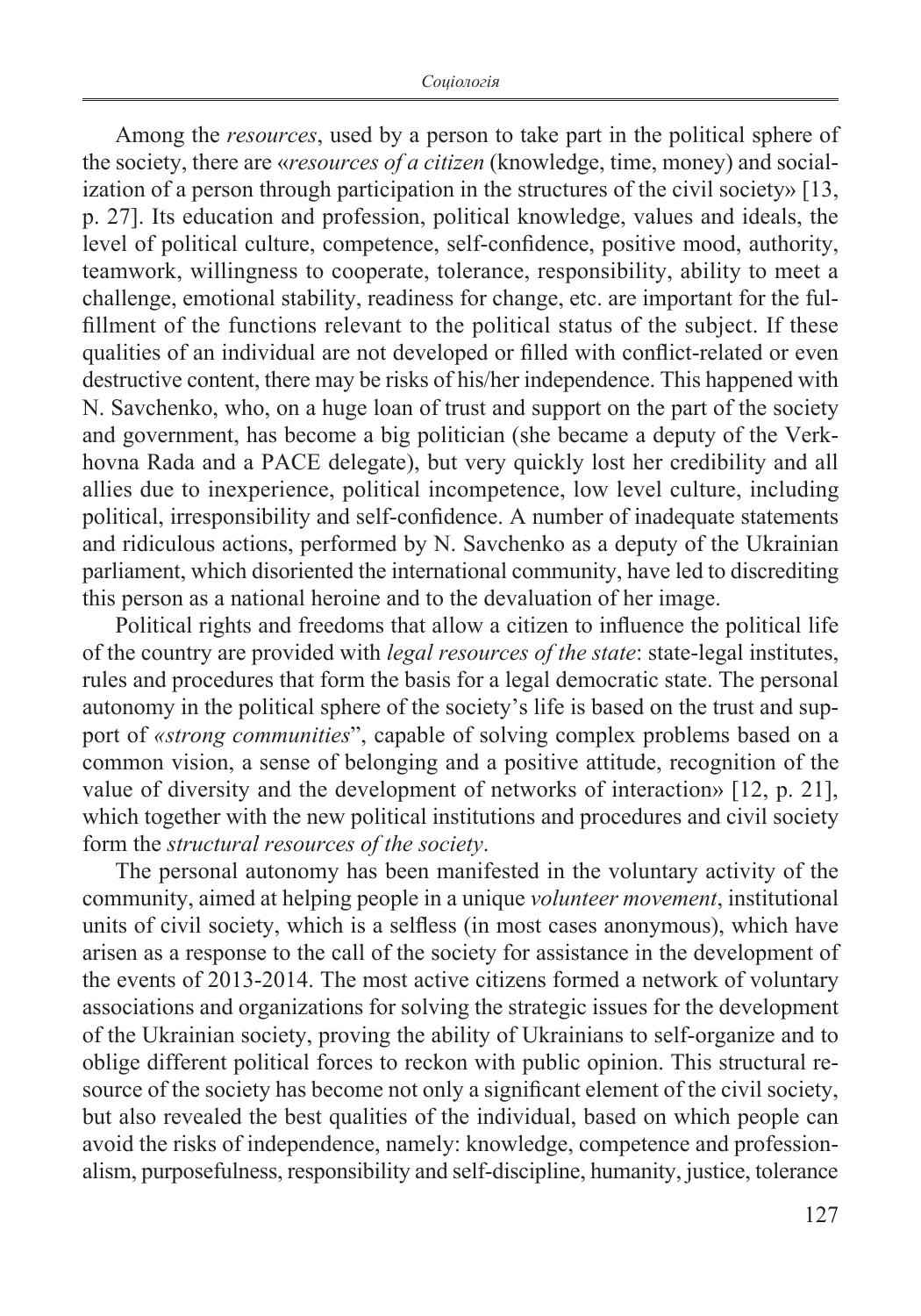and openness, decency and honesty; high level of culture, optimism, confidence in their abilities in achieving their goals and other qualities that meet the challenges of the present.

*Conclusions***.** Autonomy is a complex, integral quality, a feature of the character of a person, which is formed during socialization and is manifested in various spheres of activity. The right of an individual to self-realization implies his/her responsibility to the society, the resources thereof he/she enjoys to implement the plans. In the modern post-Soviet countries, a tendency which characterizes the desire to minimize the risks associated with possible constraints in satisfying the standard set of needs has been established, that is, people are not ready to sacrifice the quality of their own lives for the sake of achieving a vital life success, but are ready to actively work for the purpose of the growth of their human capital [14, p. 133-134]. Thus, the prospects for the development of an independent personality in Ukraine are in the direction of holistic self-realization, which is based on the increase of individual human capital. It is in this way that a person acquires the opportunity to actively realize his/her individual and social potential. Therefore, special emphasis should be put on the development of the individual autonomy from childhood through all the institutions of his/her socialization (family, educational, cultural and artistic and sports institutions, mass media, army, church, etc.).

The transformation of the potential opportunity of the personal autonomy in Ukraine from an individual phenomenon into the mass one will not happen "automatically". This requires counter-measures of the society and citizens and the awareness of the fact that any significant transformation in the society creates both opportunities and significant threats (risks) for the society and its citizens. The concrete trajectory of the social development is increasingly determined by independent individuals who are clearly aware of these opportunities and risks and can respond to them adequately.

## **REFERENCES**

- 1. Giller, Yu.I. (2006). Sotsiologiya samostoyatelnoy lichnosti: monografiya. Moskva: Akademicheskiy Proekt; Gaudeamus [in Russian].
- 2. Kon, M. L. (2013). Sotsialni strukturi i osobistist: doslidzhennya Melvina L. Kona i yogo spivpratsivnikiv / per. s angl. pid nauk. red. V. E. Hmelka I S. M. Oksamitnoyi. Kiyiv: KMIS [in Ukrainian].
- 3. Shtompka, P. (1996). Sotsiologiya sotsialnyih izmeneniy / Per. s angl. pod red. V. A. Yadova. Moskva: Aspekt Press [in Russian].
- 4. Markozova, O. O. (2013). Samostiynist lyudini yak osnovna peredumova dosyagnennya zhittevogo uspIhu. *Visnik Natsionalnogo universitetu «Yuridichna akademiya Ukrayini imeni Yaroslava Mudrogo». Seriya: FilosofIya, filosofiya prava, politologiya, sotsiologiya*, *4, 152–159* [in Ukrainian].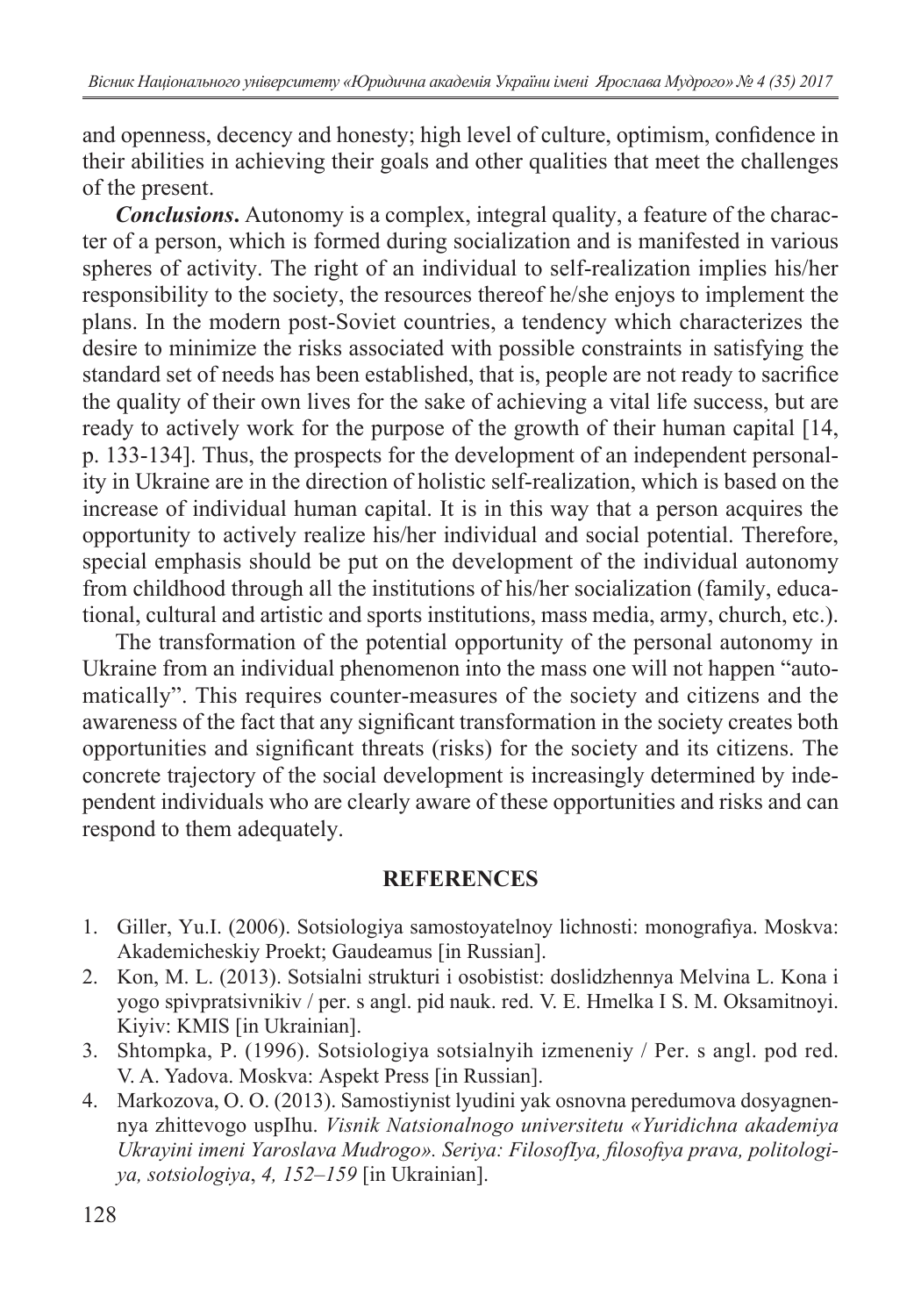- 5. Dieva, T. S. (2005). Vzaemozv'yazok sotsialno-stratifikatsiynoyi pozitsiyi ta samostiynosti orientatsiy na pochatku radikalnih sotsialnih zmin v Ukrayini. *Naukovi zapiski NaUKMA*, *Sotsiologichni nauki, 46, 56–59* [in Ukrainian].
- 6. Sahan, O. M. (2017). Mentalnist ukrayinskogo sotsiumu v umovah transformatsiynih protsesiv v suspilstvi. *Visnik Natsionalnogo universitetu «Yuridichna akademiya Ukrayini imeni Yaroslava Mudrogo». Seriya Politologiya, 2, 358–361* [in Ukrainian].
- 7. Kirichenko, I. Triumf «voyiniv svitla»: pidvischennya gradusa intelektu i pochuttiv. URL: http://gazeta.dt.ua/socium/triumf-voyiniv-svitla-pidvischennya-gradusa-intelektu-i-pochuttiv-.html [in Ukrainian].
- 8. Pogribna, V. L. (2016). Volonterskiy ruh yak oznaka zmin u mentalnosti ukrayintsiv. Visnik *Natsionalnogo universitetu «Yuridichna akademiya Ukrayini imeni Yaroslava Mudrogo». Seriya: Filosofiya, 1, 196–203* [in Ukrainian].
- 9. Tennis, F. Obschnost i obschestvo. URL:http://socioline.ru/pages/f-tennis-obshchnosti-obshchestvo [in Russian].
- 10. Bauman, Z. (2005). Individualizirovannoe obschestvo / Per. s angl. pod red. V. L. Inozemtseva. Moskva: Logos [in Russian].
- 11. Pro stan rozvitku gromadyanskogo suspilstva v UkrayinI: zagalni tendentsiyi, regionalni osoblivosti: analit. dop. (2014). Kiyiv: NISD [in Ukrainian].
- 12. Psihologiya individualnogo i gruppovogo sub'ekta / pod red. A. V. Brushlinskogo, M. I. Volovikovoy (2002). Moskva: PER SE [in Russian].
- 13. Kavilin, O. A. (2016). Institutsionalizatsiya politichnoyi uchasti molodi v suchasniy Ukrayini. Candidate's thesis. Ivano-Frankivsk [in Ukrainian].
- 14. Magun, V., Engovatov, M. (2003). Ambitsii i amunitsiya rossiyskoy i ukrainskoy molodezhi. Moskva: Demoskop Weekly [in Russian].

## **РЕСУРСЫ И РИСКИ САМОСТОЯТЕЛЬНОСТИ ЛИЧНОСТИ В СОВРЕМЕННОМ УКРАИНСКОМ ОБЩЕСТВЕ: СОЦИОЛОГИЧЕСКИЕ АСПЕКТЫ АНАЛИЗА**

*Погребная В. Л., Сахань Е. Н.*

*В статье анализируются социологические аспекты процесса становления и реализации самостоятельности личности в современных украинских реалиях. Доказано, что самостоятельность, как интегративная характеристика личности, формируется и проявляется в ходе социального взаимодействия индивидов в различных сферах жизнедеятельности и определяется свободой выбора действий в различных социальных ситуациях, возможностью реализации в процессе выбора и осуществления деятельности собственного индивидуального потенциала. Проанализированы виды, причины и социальные последствия рисков самостоятельности личности в современном украинском обществе.*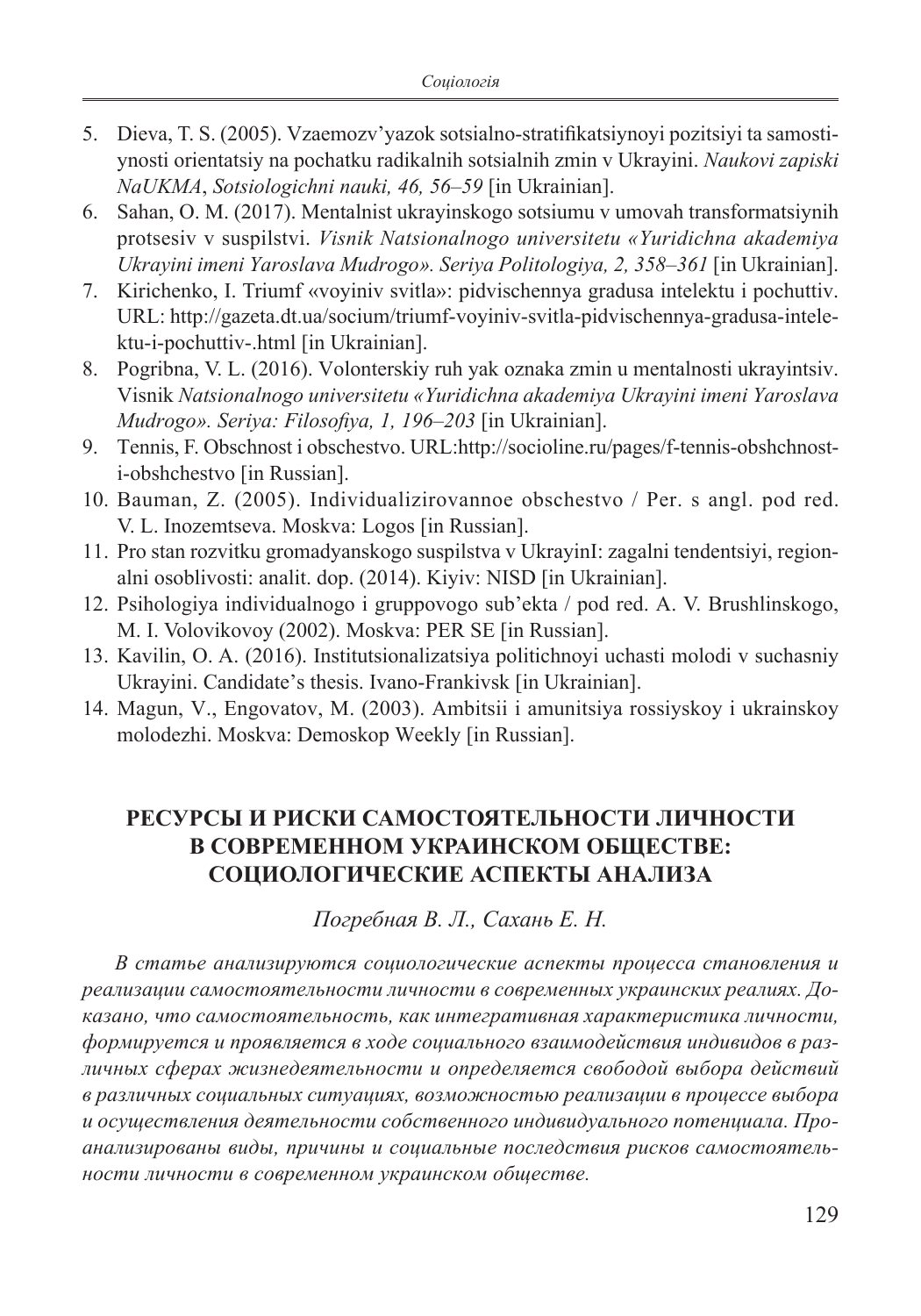*Ключевые слова: личность, самостоятельность, ментальность, социальная активность, политическая активность, ресурсы самостоятельности, риски самостоятельности.*

#### **РЕСУРСИ ТА РИЗИКИ САМОСТІЙНОСТІ ОСОБИСТОСТІ В СУЧАСНОМУ УКРАЇНСЬКОМУ СУСПІЛЬСТВІ: СОЦІОЛОГІЧНІ АСПЕКТИ АНАЛІЗУ**

*Погрібна В. Л., Сахань О. М.*

*У статті аналізується якісно нове явище – вихід на соціальну арену великої кількості самостійно діючих особистостей. Людина стає не просто формальним агентом історичного процесу, а отримує можливість впливати на різні аспекти власної життєдіяльності.*

*Доводиться, що переосмислення українцями реалій сьогодення, розуміння сутності процесів, що відбуваються в суспільстві, бажання мати впевненість у завтрашньому дні та реальний захист своїх прав і свобод, прагнення пришвидшити впровадження європейських стандартів у всіх сферах суспільного життя сформували у значної частини українського соціуму почуття відповідальності за свою країну, готовність взяти активну участь у демократичних перетвореннях, процесі реформування держави та розвитку інститутів громадянського суспільства, захисті інтересів співгромадян, намагання знайти власні способи участі у суспільнополітичному житті та взаємовідносин із владою.*

*Авторами зазначається, що ментальна самостійність в умовах сучасної України стає основним зовнішнім ресурсом та індикатором рівня домагань людини і оцінки ступеня її індивідуального контролю характеристик життєдіяльності, відносної автономності й впливу на оточуючий світ. На основі характеристики внутрішніх ресурсів особистості – психофізіологічних, інтелектуальних та набутих в процесі навчання і різних соціальних практик знань, вмінь і навичок – доводиться, що поведінка, яка не спирається на ці ресурси, є пасивною та зазвичай малоефективною, а умовами, що забезпечують можливість розвитку самостійності особистості, є її відносна незалежність та наявність ресурсного потенціалу ситуації.*

*Досліджуючи ризики самостійності особистості в сучасній Україні, автори підкреслюють, що у більшості людей вони асоціюються з можливими негативними наслідками для них соціальних змін, що відбуваються. У першу чергу, це побоювання підвищення рівня відповідальності за власні дії, які призводять до виникнення та поширення в суспільстві такого специфічного явища, як стратегія пристосовувальної активності. У цій стратегії ризики самостійності оцінюються людьми вище, ніж преференції, що отримуються внаслідок її розвитку, і, відповідно, обмежують самостійність. Ще один ризик самостійності особистості визначається, як «ризик соціальної пам'яті», пов'язаний з тим, що значна кількість українців досі відчуває фантомну належність до СРСР, і «радянськість» продо-*